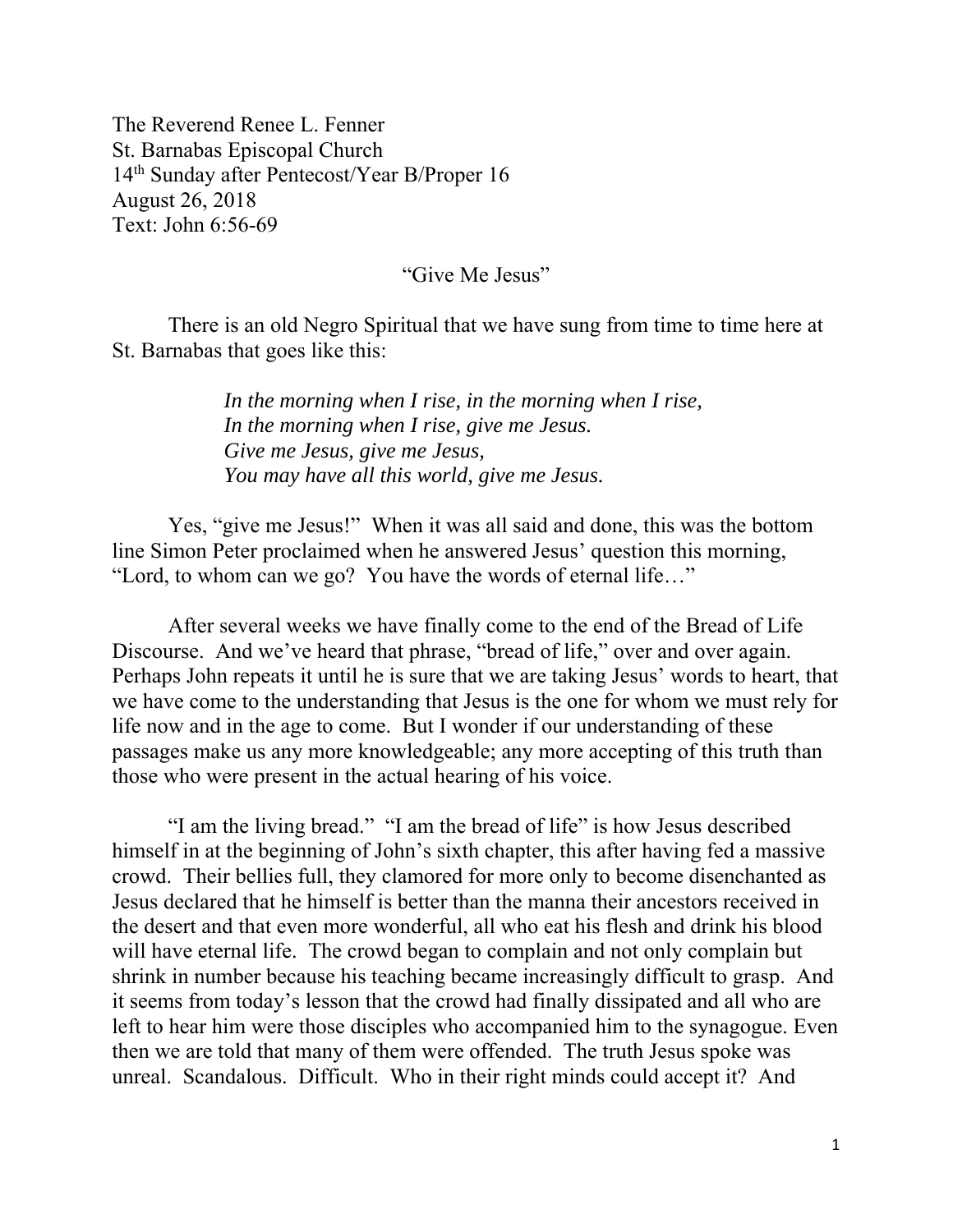John tells us that "many of his disciples turned back and no longer went about with him." And Jesus turned to the twelve and asked, "Do you also wish to go away?"

 We can only imagine Jesus' disappointment but he doesn't condemn or force them to believe but allows his closest followers to search their minds and hearts.

 "Do you also wish to go away?" How might we have answered that question? What would be our surest and truest answer now if Jesus stood before us today in the flesh? What would be or is our answer when we are alone deep in our thoughts? In our prayers? Have there been times when we have said to ourselves: 'This is too much for me, Jesus?' If we are honest, most of us can probably say 'Yes. It is too much."

 It is too much when life deals us a blow. When our circumstances change and disappointments can be found at every turn. When a loved one is ill and we wonder why he or she is so sick and whether there is a chance they will get better. When we hear of a close friend or neighbor who we know as smart, responsible, and competent suddenly loses their job. Or relationships have gone sour and nothing but nothing seems to serve as a healing balm. At those times we find our corporate and individual sensibilities and moral stability tested. New scandals seem to present themselves daily and truths are no longer "true truths" depending on the teller. We turn on the news or watch the internet and we find that those who have climbed to the heights, those we look to for leadership, as inspiration, have fallen from grace-celebrities, politicians, civil servants, church hierarchy, and the like. More instances where things could have been solved more humanly, more civilly but hate, arrogance and violence overruled better judgements and solutions. And the list goes on.

 If we are honest, we face all these tensions and unresolved answers and just life itself sometimes with a thread of faith. We are sore tempted to give up and we ask 'What is the point of all of this? Is anyone listening? Does anybody care? Does God even care?' And we find ourselves disenchanted much like the disciples who turned away.

But this is when we remember today's passage and take note of how Jesus sat with his closest disciples and asked the question and allowed them to search their hearts. Search and then come to stay, to abide with faith in him.

Jesus allows us to search our hearts and come to faith as well. To respond and believe in him who says to us "Come to me all who are weary and heavy